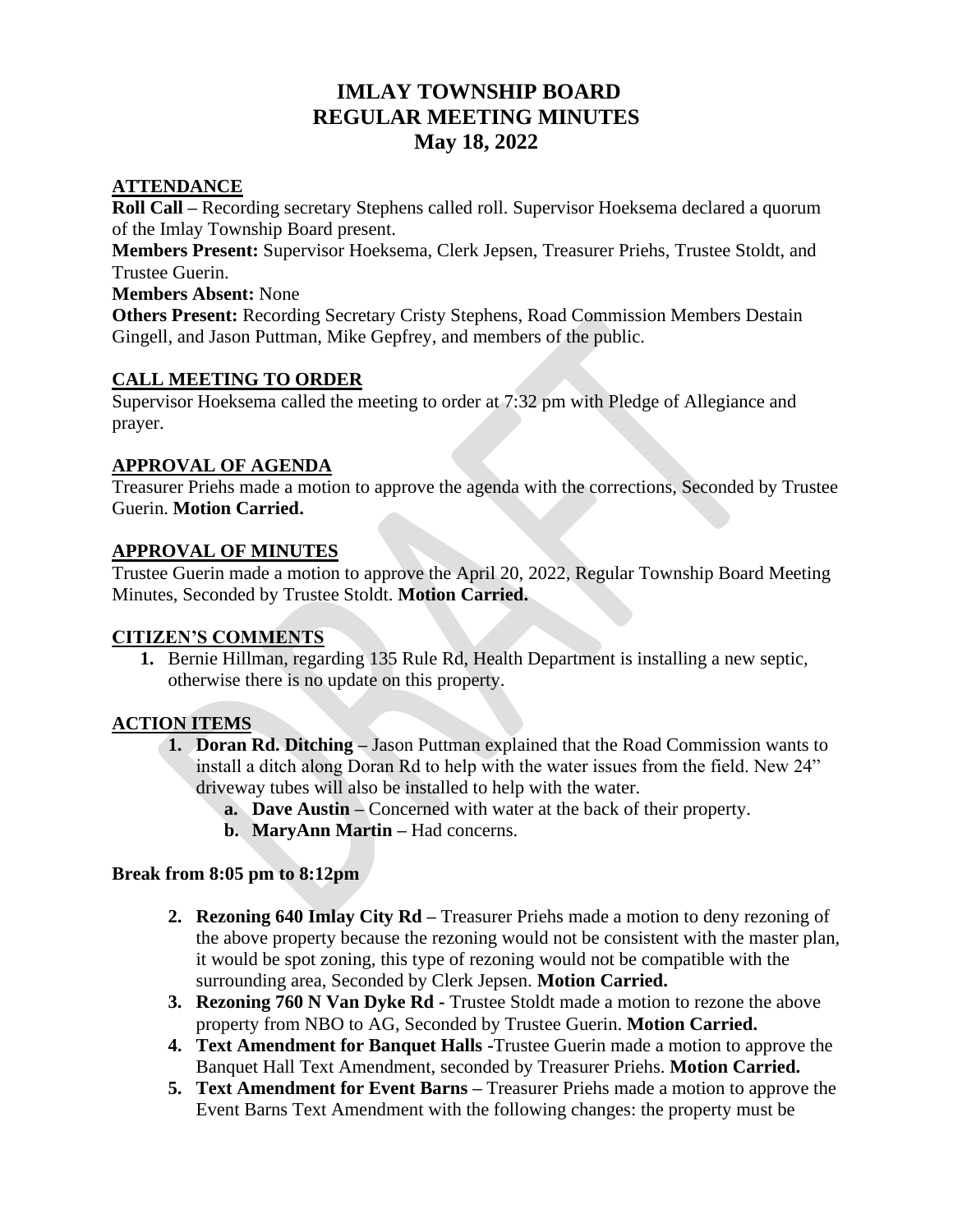owner occupied (in the definitions) and have a setback of 100 feet (section 4.72.2 General Requirements), Seconded by Trustee Guerin. **Motion Carried.** 

- **6. Opening of Splash Pad –** The Board authorized the opening of the splash pad as soon as the water tests come back with two negative results.
- **7. Newsletter –** Trustee Stoldt made a motion to spend up to \$300 for an additional page to be added to the summer tax bill, Seconded by Clerk Jepsen. **Motion Carried.**

#### **OPERATIONAL MONITORING**

- **1. Treasurer's Report-** Clerk Jepsen made a motion to accept the Treasurer's report, Seconded by Trustee Stoldt. **Motion Carried.**
- **2. Assessor's Report-** New section maps are available.
- **3. Planning Commission Report-** None
- **4. Cemetery Report-** Need more niches for mausoleum.
- **5. Attorney's Report-** None.
- **6. Road Condition Report-** Working on them.
- **7. Enforcement Report-**. Hawkeye and Friends court date is June 6<sup>th</sup>.

#### **BILLS TO BE PAID**

*Bills to be paid-* Trustee Stoldt moved to approve the bills as presented; seconded by Treasurer Priehs. **Motion carried.**

Clerk's Report

#### **April 1, 2022 – April 30, 2022**

| <b>Checks Pre-Approved and Written</b><br>(Included as expenses in the budget) |             |
|--------------------------------------------------------------------------------|-------------|
|                                                                                |             |
| <b>General Fund</b>                                                            | \$10,876.17 |
| <b>General Fund Payroll</b>                                                    | \$11,174.91 |
| check #14037-14068, 2 EFTPS                                                    |             |
| <b>General Fund Fire Protection</b>                                            | \$0.00      |
| check#                                                                         |             |
| Cemetery Fund                                                                  | \$6,295.63  |
| check #4814-4817                                                               |             |
| Permit Fund                                                                    | \$3,506.25  |
| Permit Fund Payroll                                                            | \$2,281.85  |
| check #1546-1551 2 efts                                                        |             |
| <b>OEFMP</b>                                                                   | \$0.00      |
| check#                                                                         |             |
| Perpetual Care                                                                 | \$0.00      |